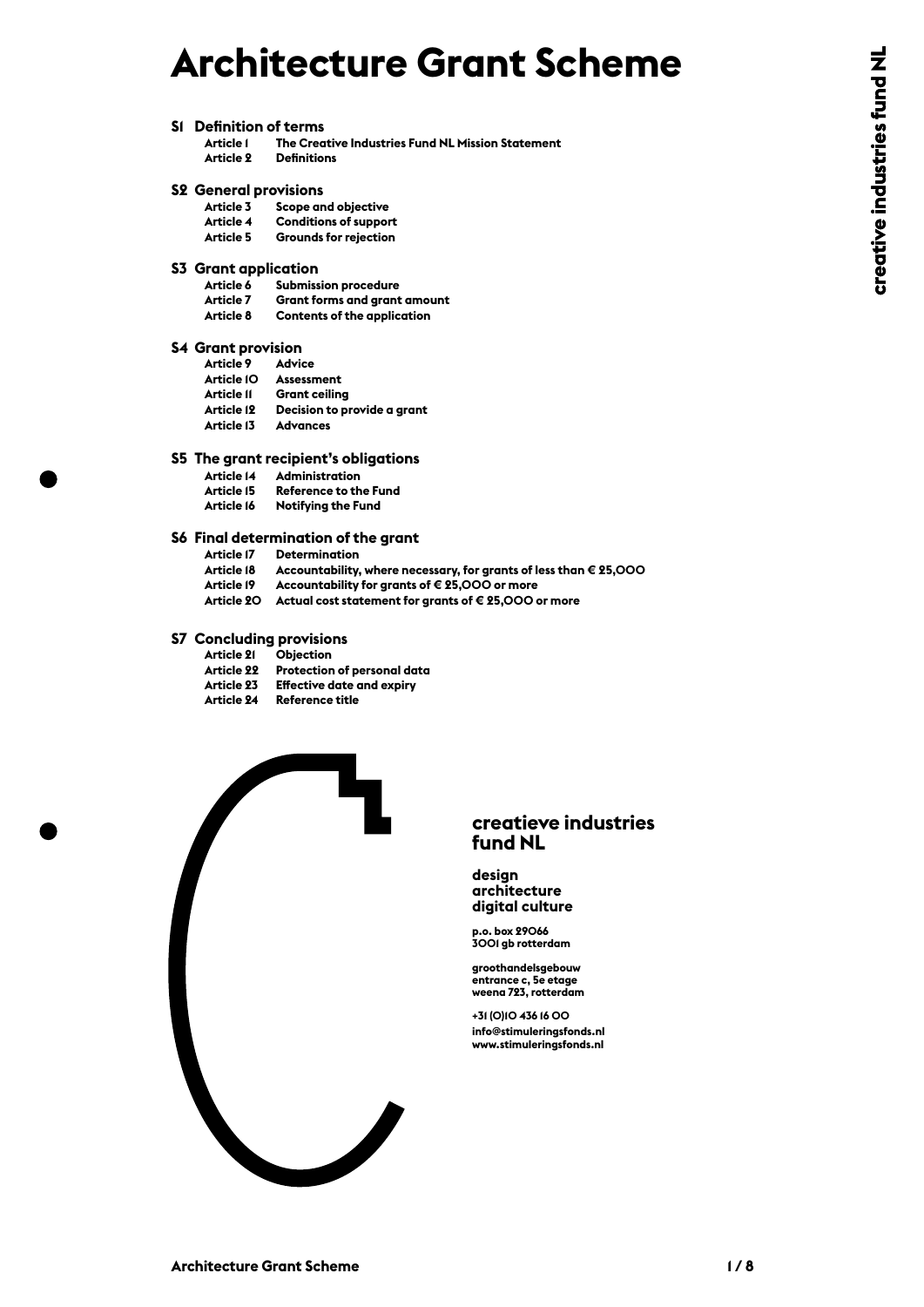**Having regard to Article 10(4) of the Cultural Policy (Special-Purpose Funding) Act, the board of the Stichting Creative Industries Fund NL, with the approval of the Minister of Education, Culture and Science, decides:**

## **Section 1: Definition of terms**

#### **Article 1. The Creative Industries Fund NL Mission Statement**

- **1** The Creative Industries Fund NL's ("the Fund") mission is to continue and renew the rich design tradition in the Netherlands, from a cultural perspective, by stimulating experimental and research processes as well as new creation methods and to promote good commissioning.
- **2** In accordance with its articles of association and according to the statutory provisions and grant schemes, the Fund provides grants to natural and legal persons who contribute to the high quality, development and professionalization of the contemporary Dutch creative industry.

#### **Article 2. Definitions**

The definitions used in this scheme have the same meaning as laid down in the [Cultural Policy \(Special-Purpose Funding\) Grant Scheme](https://wetten.overheid.nl/BWBR0027597/2020-09-08) (in Dutch). The definitions within this scheme are specifically understood to mean:

- **1 Board**: the Executive Director of the Fund, as referred to in Article 5 of the articles of association;
- **2 Creative industry**: the field of work relating to the design, architecture and digital culture disciplines, including any crossovers between these disciplines;
- **3 Architecture**: in the context of this scheme, the field of architecture includes: architecture, urban planning, regional planning, interior, garden and landscape architecture and related disciplines aimed at analyzing and reflecting on architecture;
- **4 Architect**: where the term architect is used in this scheme, in the context of this scheme this can also be understood to mean: designers, makers and researchers within the subdisciplines mentioned above, who professionally position themselves within the field of architecture;
- **5 Agency**: a collective or group of professional designers or architects who are professionally organized within an agency or studio and which positions itself within the field of architecture;
- **6 Observer**: a writer, programme maker or curator, whose activities are related to the creative industry;
- **7 Cultural institution or organization**: a not-for-profit legal person under private law with a supportive, producing or initiating function within the creative industry, such as a lab or workshop, a platform or a presentation space;
- **8 Project**: all activities regarding a stand-alone, specifically described activity, demarcated in time and objective;
- **9 Starting grant**: a form of project grant up to a maximum of € 7,500 for the (initial) preparatory or research phase of a complex and/or major project. The starting grant may be provided for doing (preparatory and other) research and acquiring knowledge and financial partners. Based on this, a detailed project proposal is drawn up with respect to an application to be submitted in a new grant period;
- **10 Co-financing**: additional financing in the form of another grant, sponsorship, investment or contribution, in addition to the grant applied for from the Fund;
- **11 Grant ceiling**: the maximum available amount within a grant period.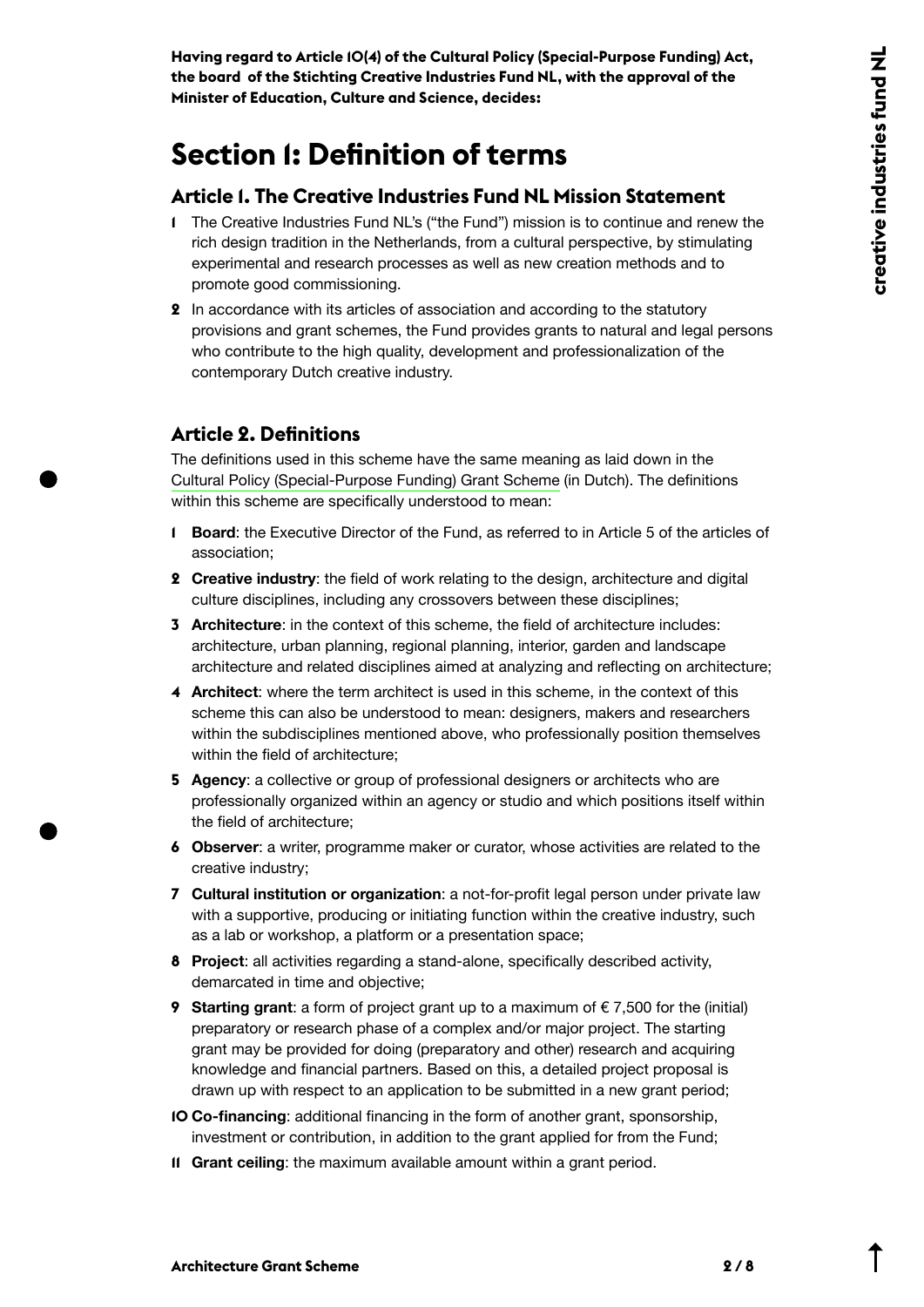## **Section 2: General provisions**

#### **Article 3. Scope and objective**

- **1** This scheme applies to projects initiated by architects, agencies, observers, publishers and producers or cultural institutions. The projects contribute, in the context of any of the disciplines that come under the field of architecture, or in the context of a crossover between these disciplines, to strengthening the quality, development or understanding of the field of architecture.
- **2** The scheme complements the Fund's following general objectives:
	- **a** promoting the power of design in big social challenges;
	- **b** stimulating experiment and research;
	- **c** supporting reflection and debate;
	- **d** promoting the development of artistic quality.

### **Article 4. Conditions of support**

- **1** A grant will only be provided when the following conditions have been met:
	- **a** the project is in line with the Fund's mission statement as expressed in Article 1 and the objectives expressed in Article 3;
	- **b** the applicant is registered in the Commercial Register of the Dutch Chamber of Commerce or at one of the Chambers of Commerce that fall within the Kingdom of the Netherlands;
	- **c** the project mainly serves a Dutch interest;
	- **d** the project starts within six months after the date of the decision;
	- **e** the project period is no longer than 24 months;
	- **f** there is a budget deficit and, in the board's opinion, the need for a grant has been demonstrated;
	- **g** based on the applicant's working method, it can reasonably be expected that the goals set by the applicant will be achieved;
	- **h** the applicant did not fall short in complying with its grant obligations in the context of a project for which the Fund previously provided a grant;
	- **i** the results will be published or made publicly accessible in another way.
- **2** If the application is submitted on behalf of a cultural institution or organization, the institution or organization will adhere to the following codes:
	- **a** [Fair Practice Code](https://fairpracticecode.nl/nl);
	- **b** [Diversity and Inclusion Code](https://codeculturelediversiteit.com/wp-content/uploads/2019/11/Code-Diversiteit-Inclusie_DEF.pdf);
	- **c** [Governance Code for Culture 2019](https://bij.cultuur-ondernemen.nl/governance-code-cultuur/principe/introductie?gclid=EAIaIQobChMI_7e8oOjU7AIVh9KyCh3E2gsSEAAYASAAEgIEw_D_BwE).

### **Article 5. Grounds for rejection**

- **1** No grant is provided to or for:
	- **a** institutions that have a structural grant relationship with the Dutch Government or that have received a grant under the [Four-year Institutional Grant Scheme for](https://stimuleringsfonds.nl/en/grants/grant_programme_for_four_year_institutional_creative_industries_2021_2024/)  [the Creative Industry 2021–2024](https://stimuleringsfonds.nl/en/grants/grant_programme_for_four_year_institutional_creative_industries_2021_2024/) or the [1- and 2-year Activities Programme Grant](https://content.stimuleringsfonds.nl/files/gra/i_022/grantprogramme1and2jarigactivityprogramm.pdf/)  [Scheme f](https://content.stimuleringsfonds.nl/files/gra/i_022/grantprogramme1and2jarigactivityprogramm.pdf/)rom the Fund;
	- **b** projects that have already been subsidized under one of the Fund's grant schemes, with the exception of a starting grant;
	- **c** projects initiated by applicants who, during the project period, have already received support for the implementation of their development plan under the [Talent Development Grant Programme for the Creative Industry](https://content.stimuleringsfonds.nl/files/gra/i_005/scitalentdevelopmentgrantprogramme202120.pdf/) from the Fund;
	- **d** projects for which, at the time of the application, an application is already being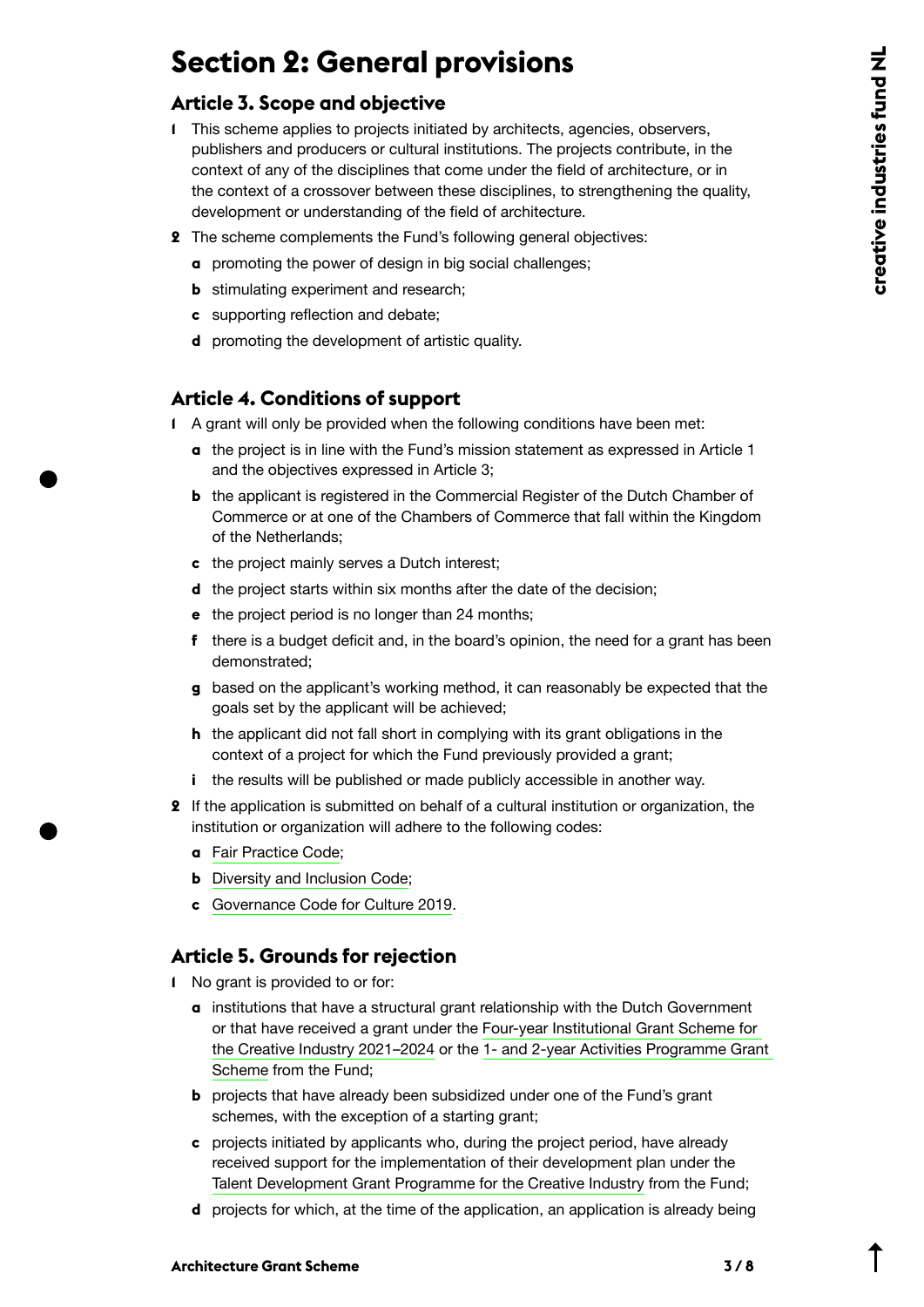processed under another Fund grant scheme;

- **e** activities that have already taken place or started before the date of the decision;
- **f** projects with no reasonable amount of co-financing given the setup of the project, with the exception of a starting grant;
- **g** projects that are submitted again, after having been rejected by the board entirely or partially, with no changes in circumstances or new facts being specified by the applicant;
- **h** projects for which grant applications have already been submitted twice before and which were rejected or negatively assessed;
- **i** applications that are not submitted on time or are incomplete:
- **j** educational programmes;
- **k** higher professional education institutions or universities;
- **l** educational study trips;
- **m** study or training course projects;
- **n** projects concerning a reprise or reissue;
- **o** serial production;
- **p** labour costs relating to employees of government, provincial and municipal bodies;
- **q** acquisition of property, materials or equipment that will have a value after the end of a project;
- **r** regular construction and restoration costs;
- **s** drawing up design, interior, restoration and renovation plans;
- **t** activities and costs directly related to the founding of a company or organization;
- **u** activities that do not go above and beyond the regular business activities.

## **Section 3: Grant application**

#### **Article 6. Submission procedure**

- **1** Every year, the Fund announces on its website, [www.stimuleringsfonds.nl,](https://www.stimuleringsfonds.nl) the period within which a grant application under this scheme can be submitted.
- **2** The grant application must be submitted in the Fund's [digital application environment](https://aanvragen.stimuleringsfonds.nl/).
- **3** Applications should be drafted in Dutch or English.

#### **Article 7. Grant forms and grant amount**

- **1** The following grants may be provided:
	- **a** a regular project grant, which requires a reasonable amount of co-financing;
	- **b** a starting grant up to a maximum contribution of  $\epsilon$  7,500, with co-financing not being required.

#### **Article 8. Contents of the application**

An application contains:

- **1** a fully completed application form;
- **2** a project plan which offers insight into the project's goal, setup and timetable;
- **3** a balanced budget and finance plan, complying with the [Fair Practice Code;](https://fairpracticecode.nl/nl)
- **4** a communications plan, except in the case of a starting grant;
- **5** curricula vitae or short abstracts, demonstrating the expertise of those carrying out the project;
- **6** a digitally certified extract, issued no longer than one year ago, from the Commercial

#### **Architecture Grant Scheme 4 / 8**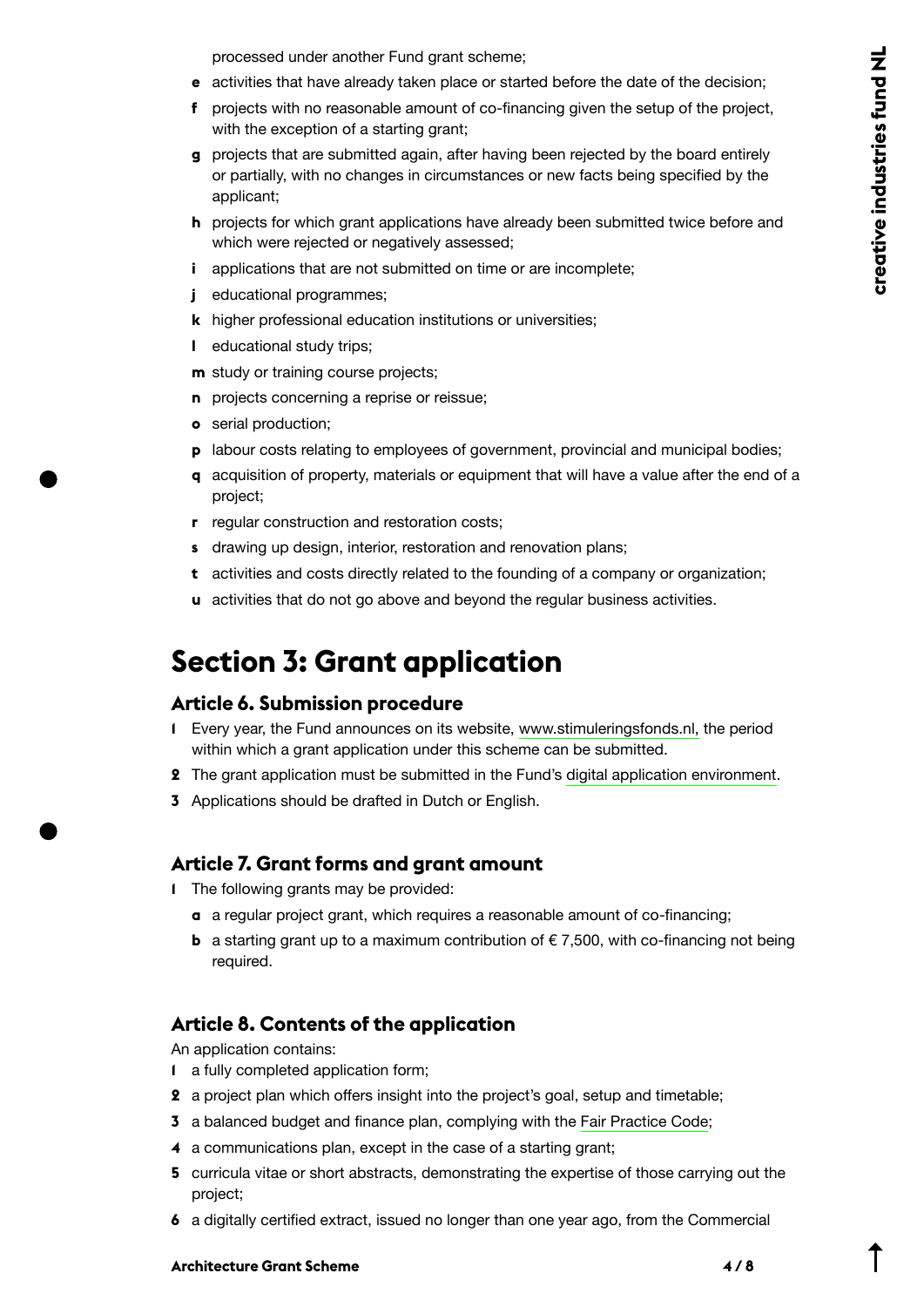Register of the Dutch Chamber of Commerce or from one of the Chambers of Commerce that fall within the Kingdom of the Netherlands;

- **7** a representative image of the project, for communication purposes by the Fund, the necessary rights to which are held by the applicant;
- **8** where applicable, a relevant portfolio;
- **9** where applicable, letters of intent from or collaboration agreements with the most important project partners;
- **10** where applicable, a statement about the arrangements relating to intellectual property.

## **Section 4: Grant provision**

#### **Article 9. Advice**

- **1** The Fund checks if the application is complete and in line with its mission statement as expressed in Article 1 and fits in with the scope of the scheme expressed in Article 3. If that is the case, the board will submit the application to an independent advisory committee for advice.
- **2** The advisory committee will formulate its advice based exclusively on the data provided by the applicant.
- **3** A positive advice may include a recommendation substantiating the amount of the grant to be provided and substantiated recommendations relating to the implementation of or not providing support for specifically stated activities.
- **4** The advisory committee applies the Fund Advisory Committee Working Method. The version published on the Fund's website at the time of submission applies.

#### **Article 10. Assessment**

- **1** In its advice, the advisory committee makes a statement about the quality and degree of consistency of the proposal's goal and setup.
- **2** When assessing an application for a regular project grant, the advisory committee applies the following criteria, which are given the same weighting:
	- **a** the artistic value of the project;
	- **b** the relevance of the theme or issue selected to the area of expertise;
	- **c** the degree to which the project is effective in its setup, methods and the expertise involved;
	- **d** the project's level of support, as demonstrated by the partners involved, the method and extent of co-financing and the audience reach expected;
	- **e** the project's contribution to diversity and inclusion within the field of architecture.
- **3** When assessing an application for a starting grant, the advisory committee applies the following criteria, which are given the same weighting:
	- **a** the artistic value of the intended project;
	- **b** the relevance of the theme or issue selected to the area of expertise;
	- **c** the degree to which the start-up phase of the project plan is effective in terms of setup and provides a clear picture of the run-up to the intended project's implementation phase;
	- **d** the way in which support for the project is being created, such as the involvement of partners, expertise and other financing;
	- **e** the project's expected contribution to diversity and inclusion within the field of architecture.
- **4** If the total number of applications that are eligible for a grant exceeds the budget available, applications will be prioritized. The following procedure will then be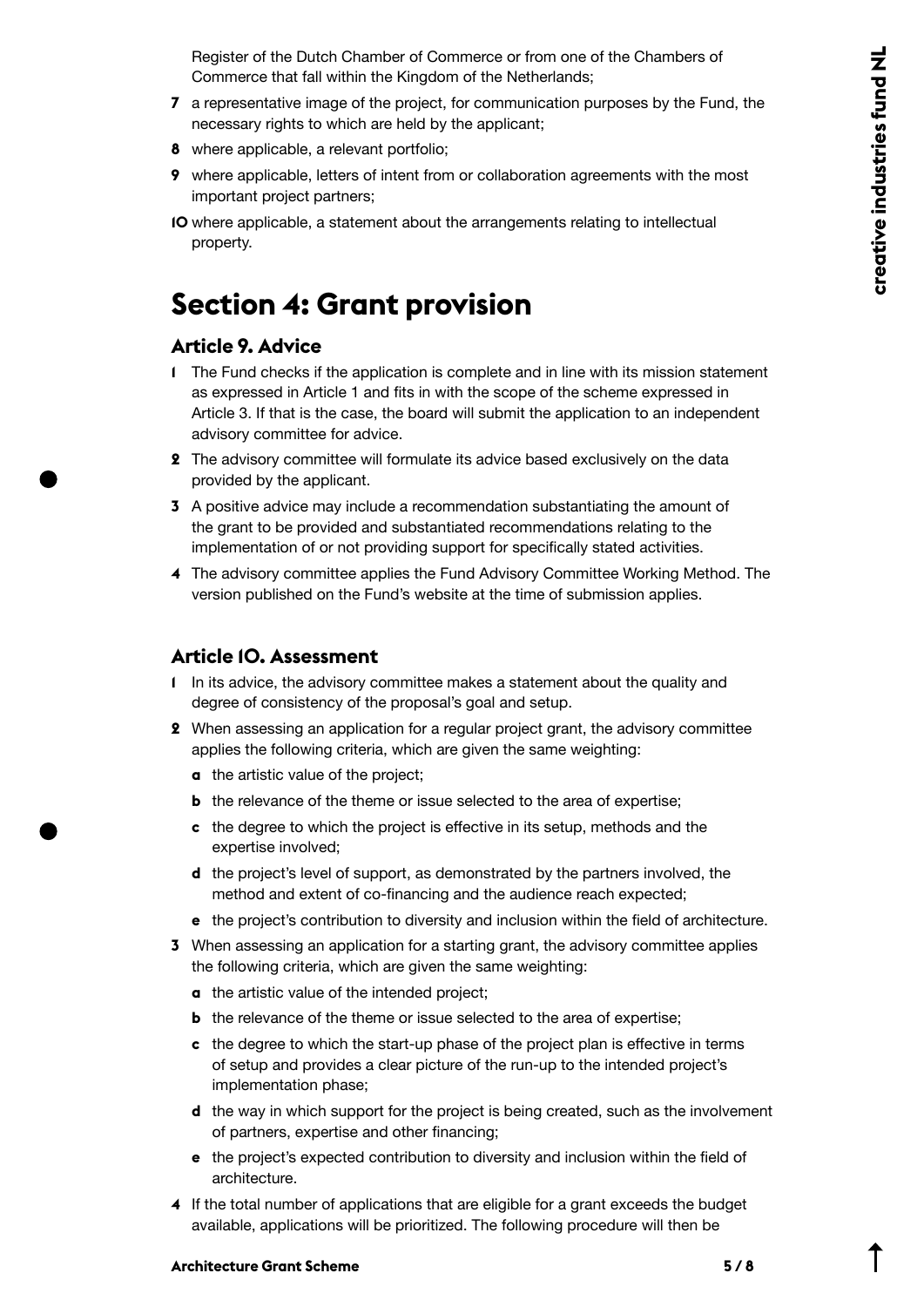applied:

- **a** the applications that have been assessed positively will be prioritized based on the assessment's outcome in accordance with Article 10, paragraphs 1, 2 and 3. This creates a priority list of the proposals that were positively assessed;
- **b** the amount available will be awarded to the applicants whose application ranks the highest on the priority list. The highest ranking applicants will be provided with the amount advised by the committee, as long as the total amount does not exceed the grant ceiling. The applicant, whose award would lead to the grant ceiling being exceeded, will be awarded the amount up to the grant ceiling.

#### **Article 11. Grant ceiling**

- **1** A grant will always be provided on condition that sufficient funds have been allocated to the Fund by the Minister of Education, Culture and Science.
- **2** The board will determine grant ceilings for Round I, Round II and Round III in advance. The grant ceiling will be published in advance on the Fund's website: [www.stimuleringsfonds.nl.](https://www.stimuleringsfonds.nl)

### **Article 12. Decision to provide a grant**

- **1** The board informs the applicant in writing about its decision within ten weeks after the final submission date.
- **2** In this decision, the board may attach other obligations to the grant provision than is stated in Articles 14 to 16.
- **3** The decision to provide a grant contains the board's advice and considerations, the conditions on which the grant is being made available, the duration of the grant period, the obligations that apply to the recipient, the maximum amount of the grant and information about any payments and advances.
- **4** The applicant may not derive any rights from the decision to the grant provision for any subsequent applications.

### **Article 13. Advances**

**1** In the event of an award, the Fund will pay an advance of 80% of the amount awarded. The remaining amount will be paid after the decision on determination of the grant at the end of the grant period.

## **Section 5: The grant recipient's obligations**

#### **Article 14. Administration**

- **1** The grant recipient keeps records of the project in such a way that the rights and obligations, which are of importance for determining the grant, as well as the income and expenditure, can be verified at all times.
- **2** If necessary, the grant recipient gives the Fund insight into the project administration.
- **3** The grant recipient keeps the project administration and any documents forming part of it for seven years after the determination of the grant.

### **Article 15. Reference to the Fund**

In all its public statements about the subsidized activities, the grant recipient is to refer to the Fund as the grant provider. The Fund's logo is to be included in publications and reports relating to the subsidized activities, as well as in invitations, announcements, websites and audio-visual productions relating to them. If a grant recipient includes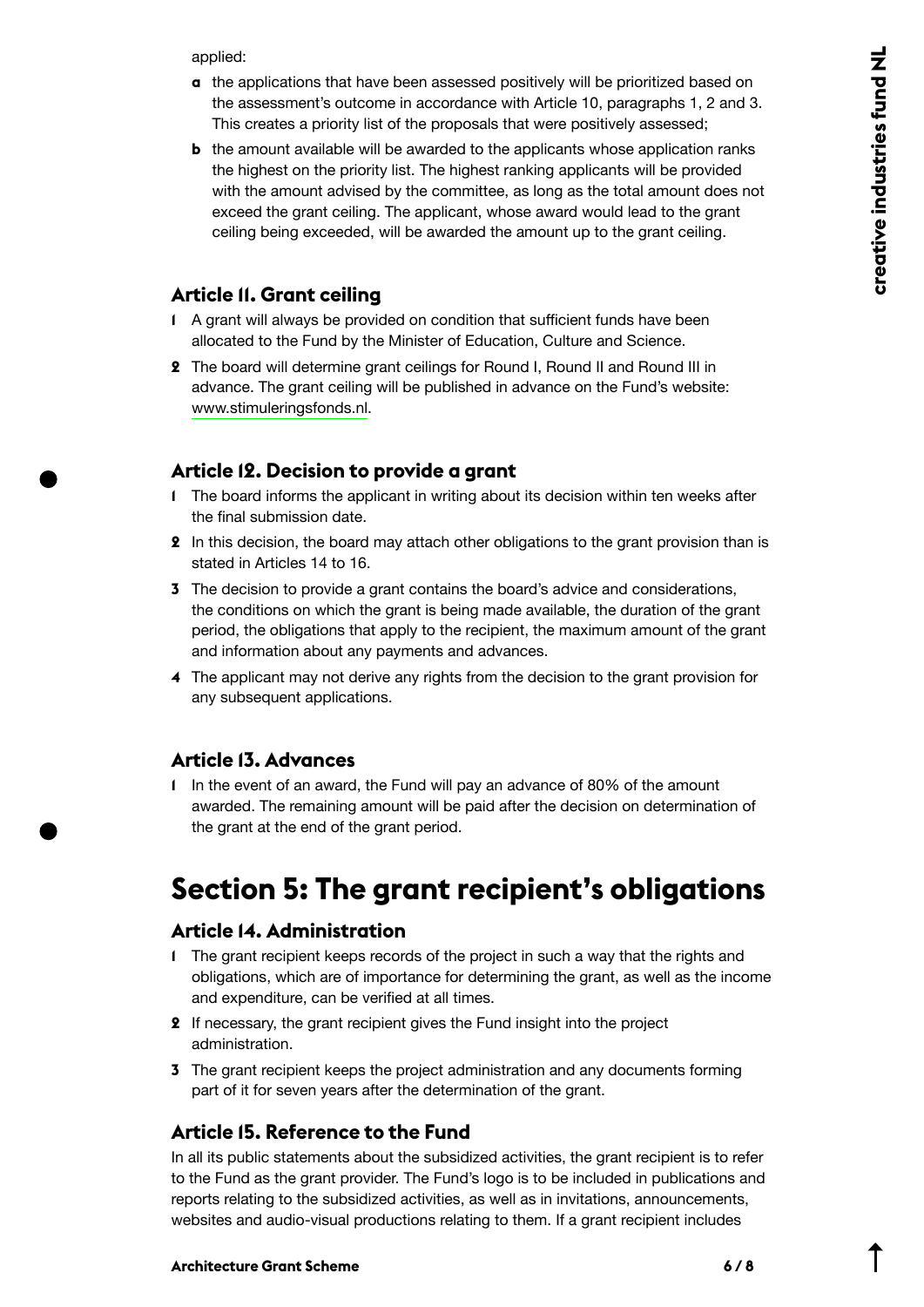other parties' logos, the Fund's logo will be depicted comparably sized in proportion to the contribution.

### **Article 16. Notifying the Fund**

If one of the situations below occurs, the grant recipient promptly notifies the Fund thereof: **1** the activities for which the grant has been provided will not or not entirely take place;

- **2** the obligations attached to the grant will not be fully met;
- **3** there are artistic or commercial changes compared to the development plan based on which the grant was provided.

## **Section 6: Final determination of the grant**

### **Article 17. Determination**

- **1** The grant recipient submits an application for determination in the Fund's digital application environment no later than sixteen weeks after the grant period has expired. The accountability form should be used for this.
- **2** If the activities have been implemented according to plan and all the obligations attached to the grant have been met, the board will then determine the grant within ten weeks after the accountability has been submitted in accordance with the grant provision.
- **3** If it appears that activities have not or only partly been implemented, a lower grant may be determined.
- **4** The board may issue further instructions to the recipient about monitoring compliance with the conditions attached to the grant provision.

#### **Article 18. Accountability, where necessary, for grants of less than € 25,000**

- **1** If the grant is for less than € 25,000, the grant recipient demonstrates that the activities for which the grant was provided have been implemented and that the obligations attached to the grant have been met, by means of a short substantive report and a financial overview of all actual income and expenditure.
- **2** To account for a starting grant, a completed and signed online accountability form will suffice. The resulting detailed project plan for the implementation phase of the intended project can be added as attachment.
- **3** For research projects in particular and in the context of knowledge sharing and knowledge building, the grant recipient is will be asked to draw up a public version of the research report, in which the most important results and insights are shared, so that they can be exchanged with peers and other stakeholders and interested parties.

### **Article 19. Accountability for grants of € 25,000 or more**

- **1** If the grant is for  $€ 25,000$  or more, the grant recipient should always demonstrate, by means of a substantive report, that the activities for which the grant was provided have been performed and that the obligations attached to the grant have been met.
- **2** The substantive report contains an overview of the activities for which the grant was provided and the results achieved with it.
- **3** In so far as applicable, the report contains an analysis of the differences between the proposed activities and the intended results - these differences and the actual realization will then be specified in the project's description.
- **4** For research projects in particular and in the context of knowledge sharing and knowledge building, the grant recipient will be asked to draw up a public version of the